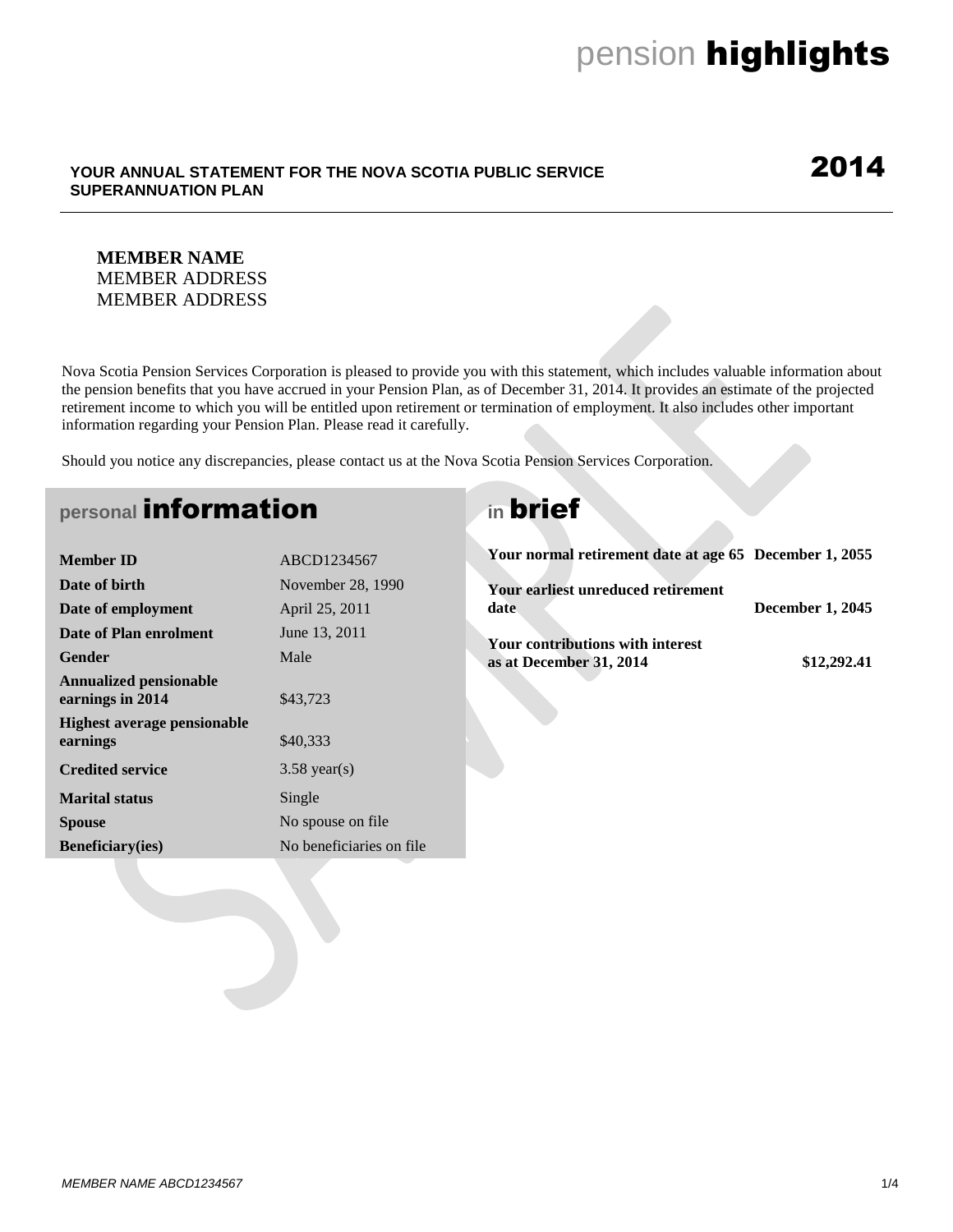#### **retirement** dates

According to the Plan provisions, you may retire starting on any of the following dates:

| You may retire on your                     | At age $\ldots$ | Un                 |
|--------------------------------------------|-----------------|--------------------|
| Earliest retirement date with an unreduced |                 |                    |
| pension                                    |                 | December $1, 2045$ |
| Normal retirement date                     | ნა              | December 1, 2055   |

### **benefits at** retirement

The **estimated annual** amount(s) shown below assume that you will continue to participate in the Pension Plan until your retirement.

These amounts do not take into account the impact of future increases in your salary, if any. If your salary exceeds \$156,875.00 it may include a portion to which you will not be entitled under Section 82 of the Public Service Superannuation Act.

| <b>Amount payable from December 1, 2045</b><br>(retirement at age 55) | From age 55<br>to age 65 | From age 65 |
|-----------------------------------------------------------------------|--------------------------|-------------|
| Pension Plan                                                          | \$30,169                 | \$19,610    |
|                                                                       |                          |             |
| <b>Amount payable from December 1, 2055</b><br>(retirement at age 65) |                          | From age 65 |
| Pension Plan                                                          |                          | \$19,894    |

It is assumed that the pension indicated above will be paid until your death. If you have a spouse or eligible children, survivor benefits will be paid to them after your death. 100% of your pension will be payable to your spouse if your death occurs within the first 5 years of retirement until the 5 year guaranteed period has expired after which the pension payable will be reduced.

In addition to the pension shown above, you could also be entitled to a pension from the Canada Pension Plan (CPP), provided that you contributed to the CPP during your career. As of January 1, 2015, the maximum annual CPP pension payable at age 65 was \$12,780. The CPP pension may be paid as early as age 60 at a reduced amount. The amount of your CPP pension will depend on your period of contribution and your pensionable earnings during that period. Therefore, the actual amount you will receive may be different from the maximum amount. For more information on the CPP, visit Service Canada's website at [www.servicecanada.gc.ca.](http://www.servicecanada.gc.ca/)

You could also be eligible to receive the Old Age Security (OAS) pension as of age 67. As of January 1, 2015, the maximum annual OAS pension was \$6,765. Under income tax rules, if your net income in any year during retirement exceeds a certain amount (\$72,809 in 2015), the OAS pension will be reduced. For more information on the Old Age Security program, visit Service Canada's website at [www.servicecanada.gc.ca.](http://www.servicecanada.gc.ca/)

#### **accrued** pension

As at December 31, 2014, you had accrued the following annual pension, based on your highest average pensionable earnings:

|                                                  | Annual pension payable at age 65 |
|--------------------------------------------------|----------------------------------|
| Your accumulated pension up to December 31, 2014 | $\mathbf{1.87}^{\circ}$          |